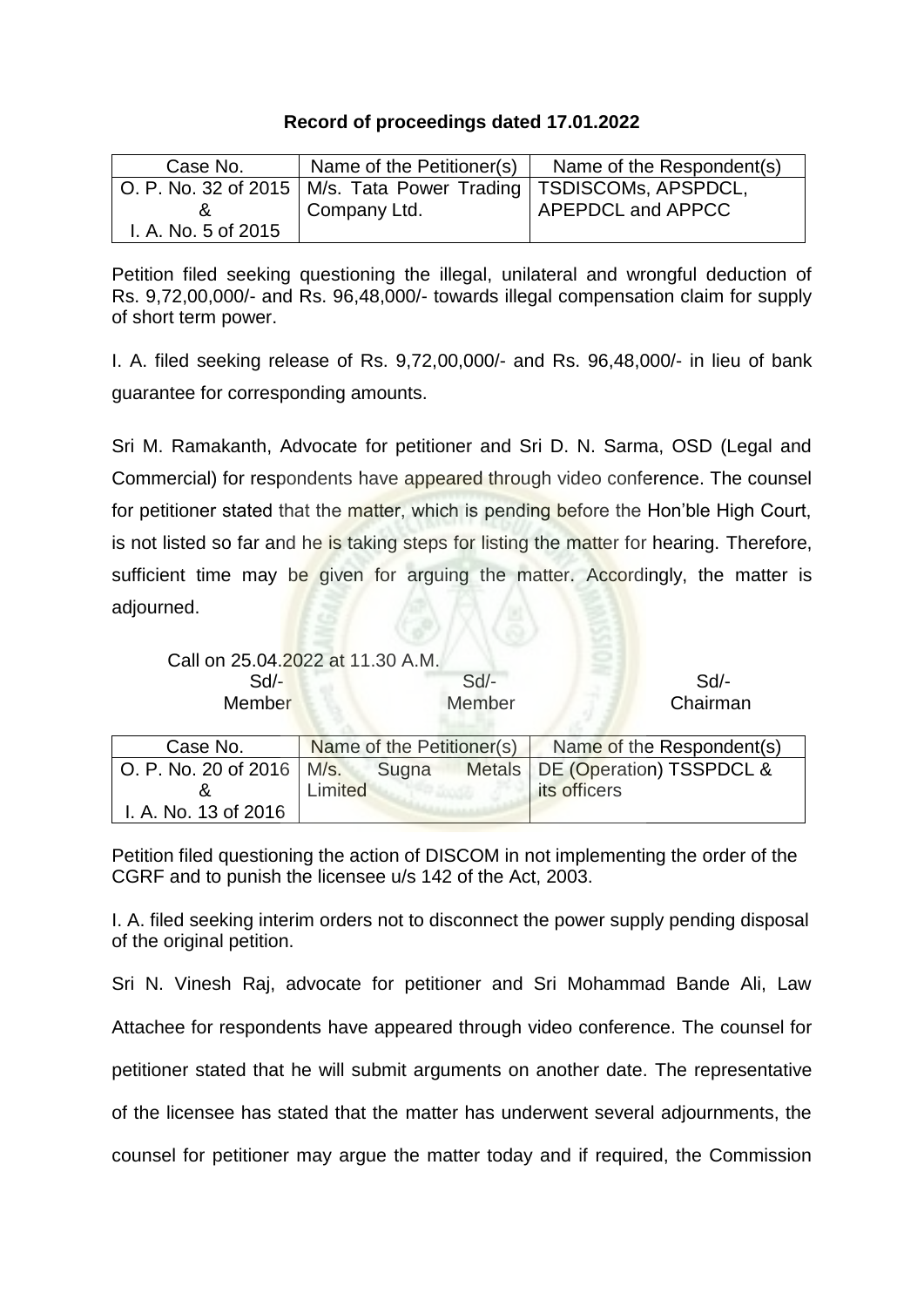may consider the adjournment. In view of the submission of the counsel for petitioner that he needs time for submitting the arguments, the matter is adjourned.

| Call on 31.01.2022 at 11.30 A.M. |         |       |                           |                                     |
|----------------------------------|---------|-------|---------------------------|-------------------------------------|
| Sd                               |         | Sd    |                           | Sd                                  |
| Member                           |         |       | Member                    | Chairman                            |
| Case No.                         |         |       | Name of the Petitioner(s) | Name of the Respondent(s)           |
| O. P. No. 27 of 2016   M/s.      |         | Sugna |                           | Metals   DE (O) Vikarabad TSSPDCL & |
|                                  | Limited |       |                           | its officers                        |

Petition filed questioning the action of DISCOM in not implementing the order of the CGRF and to punish the licensee u/s 142 of the Act, 2003.

Sri N. Vinesh Raj, advocate for petitioner and Sri Mohammad Bande Ali, Law Attachee for respondents have appeared through video conference. The counsel for petitioner stated that the DISCOM has obtained the stay of the order of the Vidyuth Ombudsman and as such, the matter may be adjourned. The representative of the licensee has stated that the licensee obtained orders of the Hon'ble High Court and as such, the matter cannot be proceeded with. In view of the given situation about the orders of the Hon'ble High Court, the matter is adjourned.

| Call on 18.04.2022 at 11.30 A.M. |        |          |
|----------------------------------|--------|----------|
| Sd/-                             | $Sd$ - | $Sd$ -   |
| <b>Member</b>                    | Member | Chairman |
|                                  |        |          |

| Case No.                    |         |       | Name of the Petitioner(s) Name of the Respondent(s) |
|-----------------------------|---------|-------|-----------------------------------------------------|
| O. P. No. 70 of 2018   M/s. |         | Sugna | Metals   TSSPDCL & its officers                     |
|                             | Limited |       |                                                     |

Petition filed seeking directions to readjust the open access demand and to punish the licensee for not refunding the excess amount collected towards charges.

Sri N. Vinesh Raj, advocate for petitioner and Sri Mohammad Bande Ali, Law Attachee for respondents have appeared through video conference. The counsel for petitioner stated that the issue is relating to calculation of maximum demand while billing for the power drawn from the DISCOM as well as under open access facility. The licensee is calculating the RMD for levying penalty for exceeding the CMD contrary to the proceedings issued by the Commission. The Commission had, in its proceedings, earlier provided that the excess RMD from the drawl of the DISCOM power shall be arrived at after deducting the total open access purchase from RMD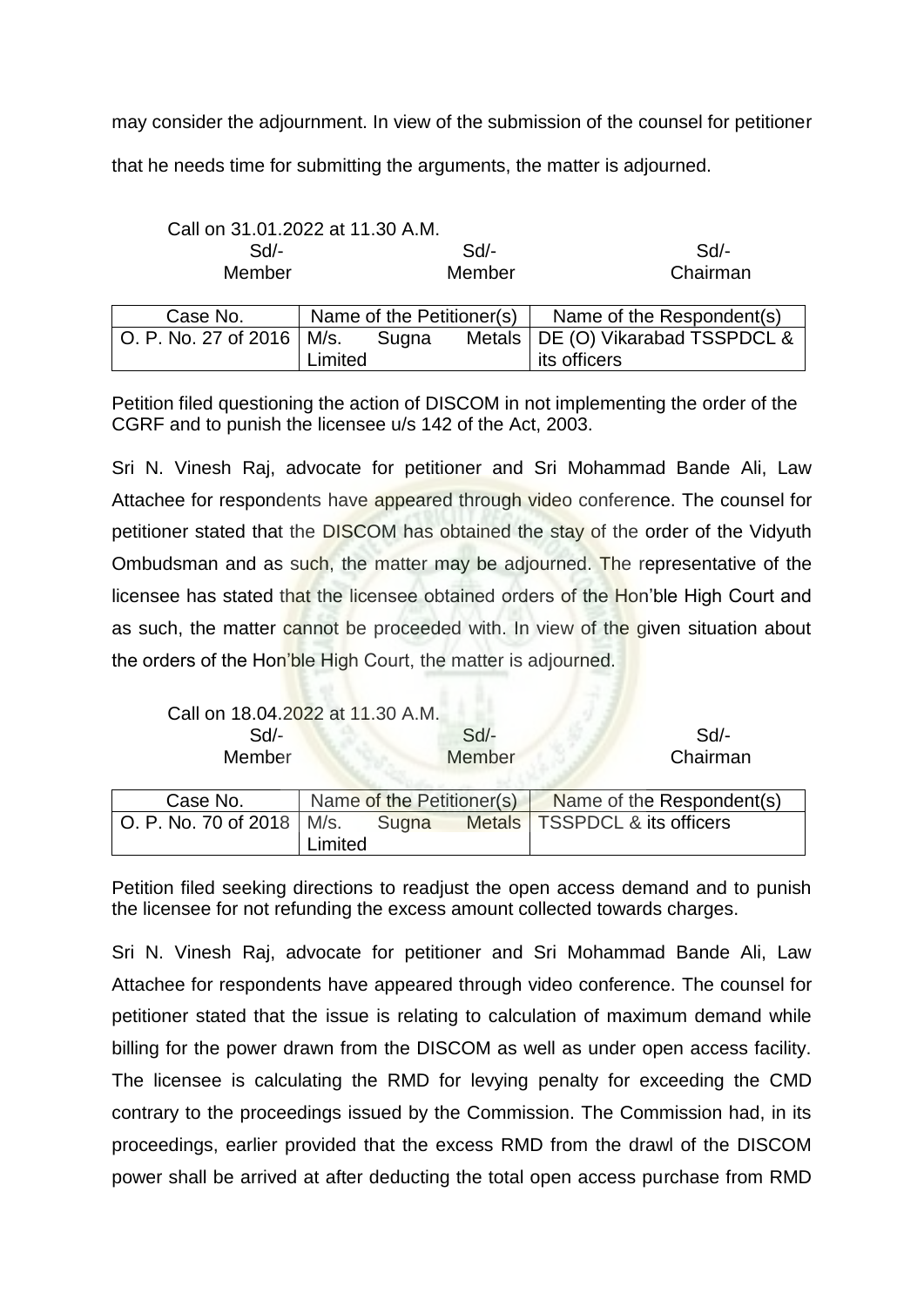availed by the consumer. In order to demonstrate the lapses on the part of the licensee, the counsel for petitioner waded through various figures and data regarding consumption of energy by the petitioner for different dates as also billing done by the licensee.

The counsel for petitioner while recording his appreciation for explaining the methodology by the officers of the DISCOM sought to rely on the various parameters required to be considered for billing of the energy availed by the petitioner. He has explained in detail the various aspects of the calculations involved therein with the help of several bills and tables. It is his case that the open access drawls have to be subtracted from the total RMD before arriving at the demand availed from the DISCOM and that thereby any excess demand would constitute the excess RMD, which will attract penalty.

The counsel for petitioner stated that the licensee is acting contrary to the directions of the Commission. Instead of deducting the open access drawls from the total RMD, the DISCOM is deducting the CMD availed from the RMD, seeking to claim penal charges on the excess of energy availed over the CMD, as it is actually open access drawl, which is contrary to the directions of the Commission.

The representative of the respondents as also the officer of the licensee sought to controvert the submissions of the petitioner. It is their case that the excess RMD is arrived at after taking into consideration of the total time blocks available in a month and after deducting the open access drawls from the RMD, the excess CMD is arrived at and for such excess CMD only, the bill is done and penalty is levied thereof. The officer of the licensee sought to present the detailed explanation with reference specific figures applicable to the RMD, CMD and open access drawls with the help of several tables that are filed before the Commission. He also stated that the licensee is strictly adhering to the orders of the Commission in calculating the excess RMD and levy of penalty also.

The representative of the respondents has drawn reference to the contentions in the counter affidavit as also the proceedings referred to by the petitioner in support of its case to explain the modus of arriving at the excess RMD and thereby the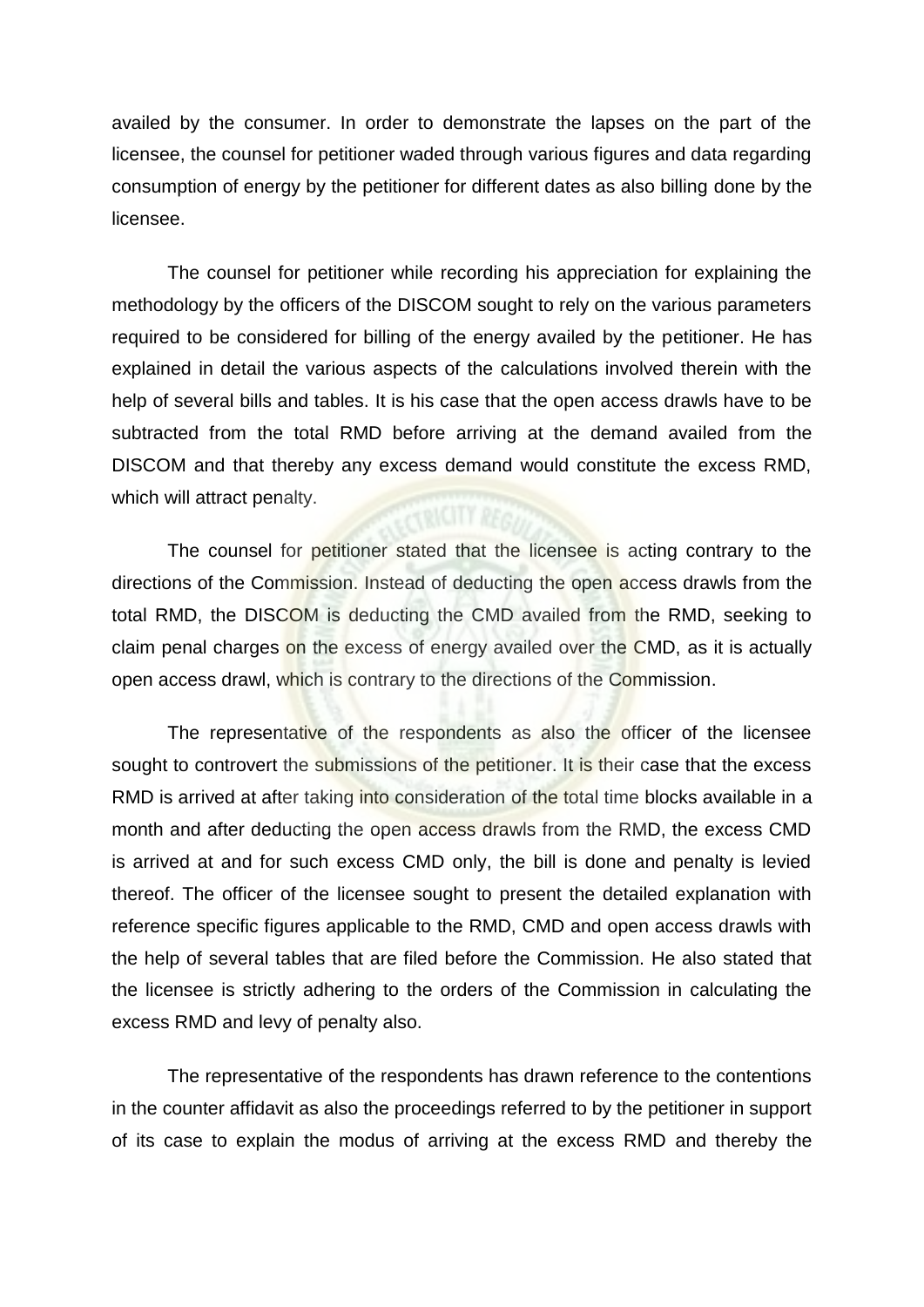penalty, if any. He stoutly refuted the contention of the petitioner that the licensee is not following the directions of the Commission.

The counsel for petitioner stated that the interpretation sought to be given by the licensee to the proceedings of the Commission is erroneous and the Commission may take a view on the same. At this stage, the Commission also explained the intention of the proceedings that excess RMD is arrived at only after deducting the open access drawls. However, it was made clear that the detailed examination will be done with reference to the contentions made by the parties.

|        | Having heard the arguments of the parties, the matter is reserved for orders. |          |
|--------|-------------------------------------------------------------------------------|----------|
| $Sd$ - | $Sd$ -                                                                        | $Sd/$ -  |
| Member | Member                                                                        | Chairman |

| Case No.             | Name of the Petitioner(s) | Name of the Respondent(s)                                           |
|----------------------|---------------------------|---------------------------------------------------------------------|
|                      |                           | O. P. No. 16 of 2017   M/s. Sundew Properties   TSSPDCL & TSTRANSCO |
|                      | Limited                   |                                                                     |
| I. A. No. 25 of 2017 |                           |                                                                     |

Petition filed seeking transfer of distribution assets falling within the area of SEZ area.

I. A. filed seeking directions to respondent No. 1 to disconnect the consumers pertaining to SPL's licence area and handover the assets to the petitioner and also to the respondent No. 2 to grant transmission connectivity at 33 KV level on two Nos. of 33 KV SPL feeders.

Sri Abhishek, advocate representing M/s. J. Sagar Associates, counsel for petitioner and Sri Mohammad Bande Ali, Law Attachee for respondents have appeared through video conference. The advocate representing the counsel for the petitioner stated that the petitioner is required to operationalize the deemed distribution license accorded to it. For that purpose, it needs the distribution network alongwith feeders for undertaking power supply within the area of the distribution license given to it. As such, the present petition is filed seeking to give directions to the subsisting licensee to handover the distribution assets falling within the area of the special economic zone, which is recognized as a distribution licensee by the Commission under the Electricity Act, 2003.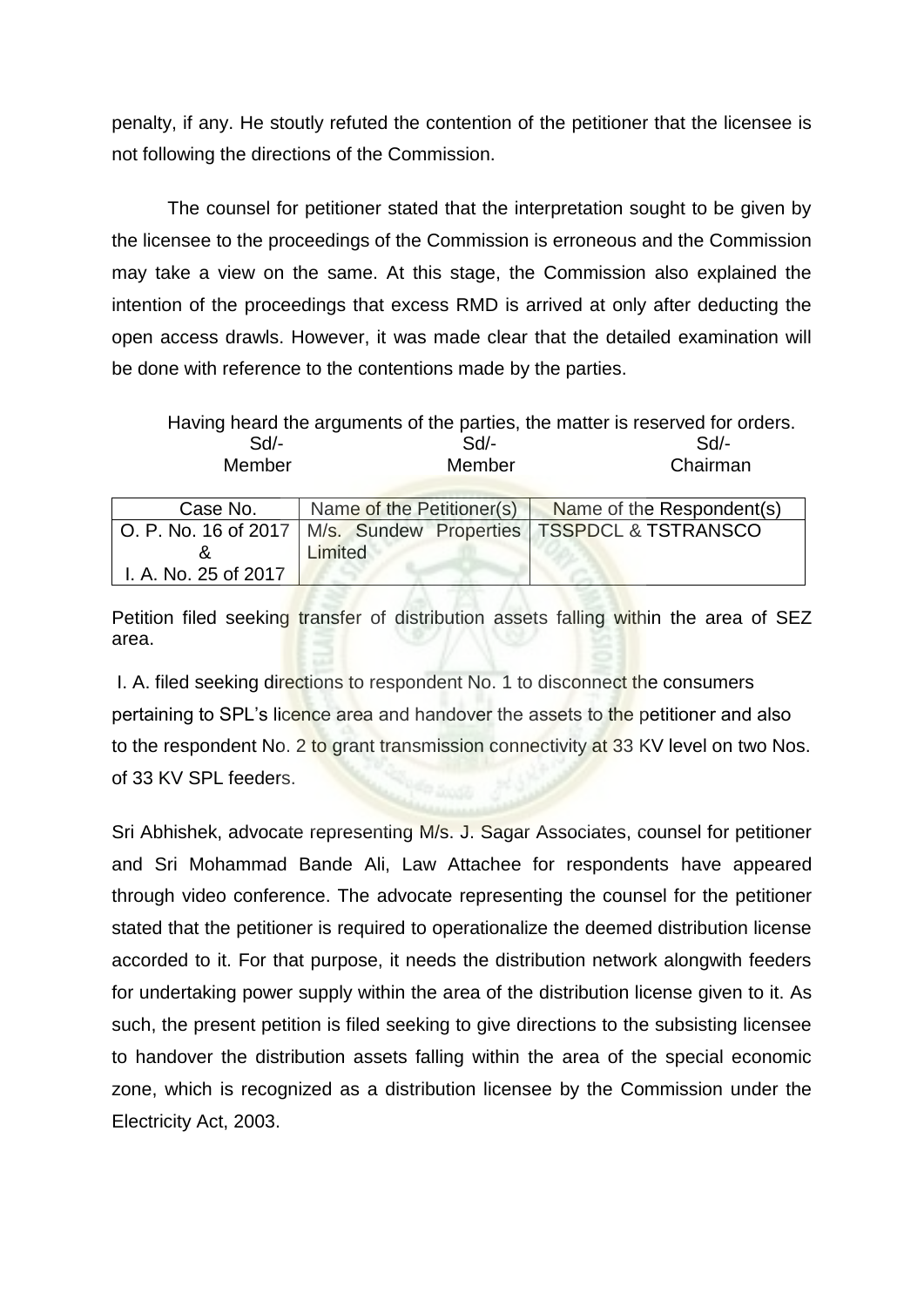In order to appreciate the issue, the advocate representing the counsel for petitioner has shown the map and the location of the assets that are required to be transferred to it. He also explained how the power supplies is being done in the area and what would happen upon transfer of the assets by the existing licensee. It is his case that the petitioner would maintain the assets so transferred to it for undertaking power supply and extend supply to various entities within its area. It is also his case that power supply has to be drawn by it from the distribution network only and cannot be received from the transmission network in its case.

The advocate representing the counsel for petitioner has endeavoured to state that he prepared to argue the contentions made thereof, but it is his proposal to discuss the same with the existing licensee for arriving at mutually acceptable solution. For that purpose, it intends to place on record the proposals before the respondents through proper correspondence. Even otherwise, he has relied on the provisions of the terms and conditions of supply relating to service line charges, service line and distribution network.

The representative of the respondents agreed to the proposal of the petitioner for discussing the matter at a mutually convenient date in the presence of concerned officers. The Commission also expressed its support for such an action before it could undertake comprehensive hearing in the matter. Both the representative sought for another date for arriving at a solution and submitting the same to the Commission. Keeping in view of the proposals and request of the parties, the matter is adjourned.

|                     | Call on 18.04.2022 at 11.30 AM. |                           |
|---------------------|---------------------------------|---------------------------|
| $Sd$ -              | Sd                              | Sd/-                      |
| Member              | Member                          | Chairman                  |
| Case No.            | Name of the Petitioner(s)       | Name of the Respondent(s) |
| O. P. No. 4 of 2021 | M/s. Sundew Properties Limited  | $-$ None $-$              |

Petition filed seeking determination of tariff for the power procured by it / to be charged to its consumers with TSSPDCL tariff as the ceiling tariff.

Sri Abhishek, advocate representing M/s. J. Sagar Associates, counsel for petitioner has appeared through video conference. The advocate representing the counsel for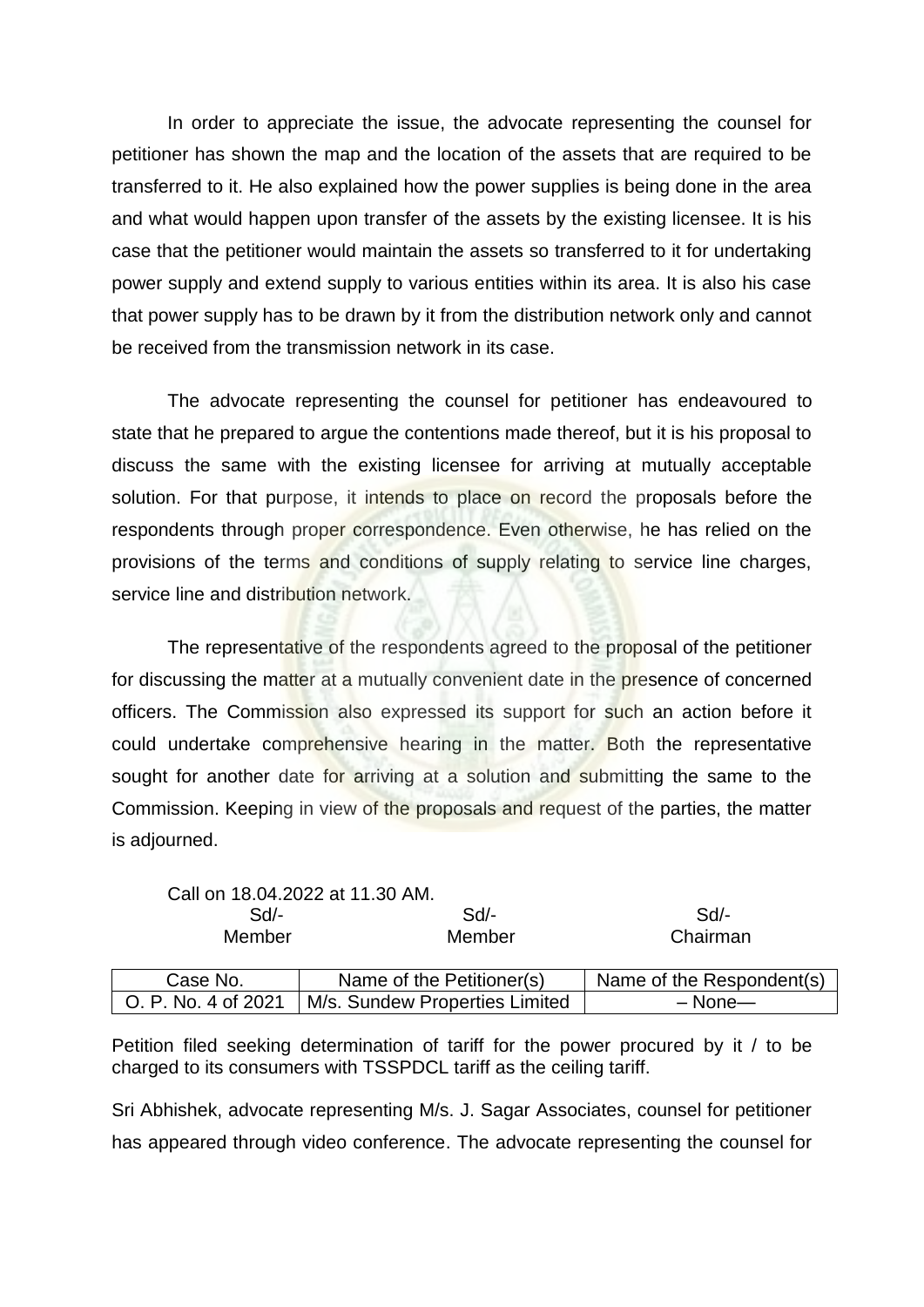the petitioner stated that the matter is connected with O. P. No. 16 of 2017 and accordingly, the same may be adjourned. Accordingly, the matter is adjourned.

Call on 18.04.2022 at 11.30 AM.

| Sd<br>Member         | Sd<br>Member                                   | Sd/-<br>Chairman          |
|----------------------|------------------------------------------------|---------------------------|
| Case No.             | Name of the Petitioner(s)                      | Name of the Respondent(s) |
| O. P. No. 52 of 2021 | M/s. Suraj Kiran Solar   TSSPDCL & its officer |                           |
|                      | Technologies Pvt. Limited                      |                           |

Petition filed seeking extension of SCOD and consequently refund of penalty.

Sri P. Pavan Kumar Rao, Advocate for petitioner and Sri Mohammad Bande Ali, Law Attachee for respondents have appeared through video conference. The counsel for the petitioner stated that he is ready to argue the matter and need to submit his version of the case. The representative of the respondents stated that the respondent have already filed the counter affidavit and therefore, the matter may be adjourned so as to make submissions in the matter. The counsel for petitioner has stated that he is not in receipt of the counter affidavit filed by the respondents so far. However, he has insisted for hearing the matter. However, the Commission pointed out as the counter affidavit is filed, it may be appropriate to hear the matter at a later date after service of the counter affidavit to the petitioner. As the counsel for petitioner stated that SCOD had been extended by the government, there is urgency for hearing the matter, the matter is adjourned to a short date.

| Call on 31.01.2022 at 11.30 AM. |                           |          |                           |
|---------------------------------|---------------------------|----------|---------------------------|
| Sd/-                            | $Sd$ -                    |          | Sd/-                      |
| Member                          | Member                    |          | Chairman                  |
|                                 |                           |          |                           |
| Case No.                        | Name of the Petitioner(s) |          | Name of the Respondent(s) |
| O. P. (SR) No. 57 of 2021       | M/s.<br>Halo              | Energies | TSSPDCL & its officers    |
|                                 | <b>Private Limited</b>    |          |                           |
| I. A. No. 58 of 2021            |                           |          |                           |

Petition filed seeking to question the levy of cross subsidy surcharge towards the power drawn by its consumers.

I. A. filed seeking direction to the respondents not to deduct or recover CSS from the bills of its consumers pending disposal of the main petition.